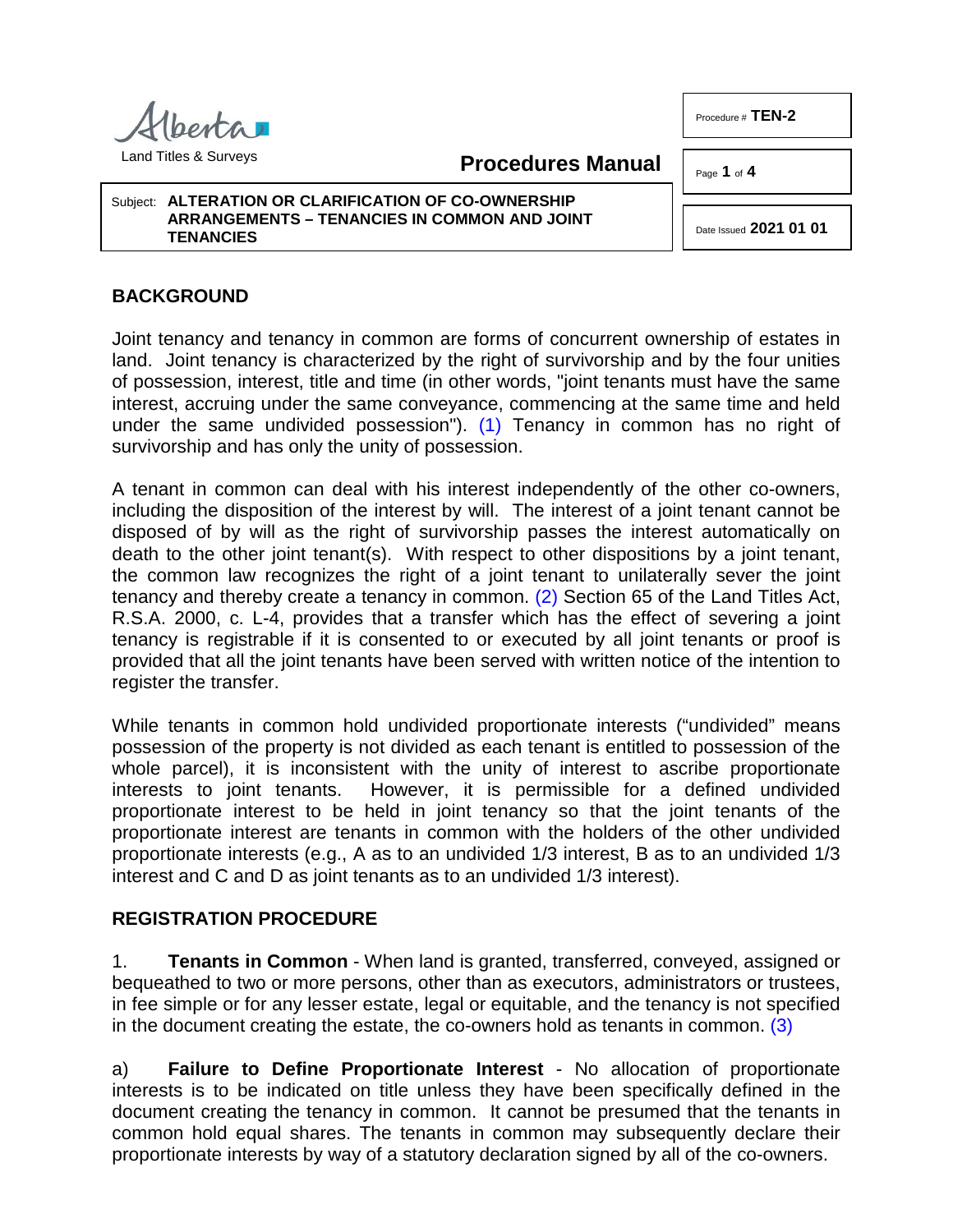In this situation, a transfer is not appropriate as the proportionate interests are only being clarified. This procedure is only acceptable when the tenants in common declare that they have always held the interests being designated.

When the proportionate interests have not been defined, one of the co- owners may mortgage or transfer all of his interest without clarifying his interest provided he indicates that he is mortgaging or transferring all of his interest. Fees for a transfer are charged on the total value of the property. A separate title is not to be issued for an undefined interest. If one already exists, the proportionate interests should be defined through a declaration before it is dealt with.

The SPIN2 document type to be used when creating a Document Registration Request (DRR) form is: Statutory Declaration

The code used for registration at Land Titles is: STAT

b) **Changing Proportionate Interests** - Where tenants in common wish to change their proportionate interests, a transfer must be used. For example, if A and B each hold an undivided one-half interest and they wish to change to a 25 - 75 arrangement, A could transfer an undivided one-quarter interest to B, or A and B could execute a transfer giving an undivided one-quarter interest to A and an undivided three-quarters interest to B. Fees should be charged on the value of the proportionate interest being transferred; in the above example, fees would be based on one-quarter of the value of the property.

c) **Transferring One Tenant's Interest** - If the interests of more than one tenant in common are held under the same certificate of title and one of them transfers his interest, the certificate of title is cancelled in full and a new title is issued in the names of the remaining tenants and transferee. A separate title is not issued for the transferee unless separation is specifically requested for defined interests.

Where a tenant in common is transferring part or all of his interest to another tenant in common, there must be some evidence in the transfer verifying that the transferee is the other tenant in common before the interests are combined. Requests to combine interests can also be done by way of solicitor's letter or request on the Document Registration Request form. If the interests are held under different certificates of title, an application for consolidation is required if the transferee wishes to combine the interests in one title.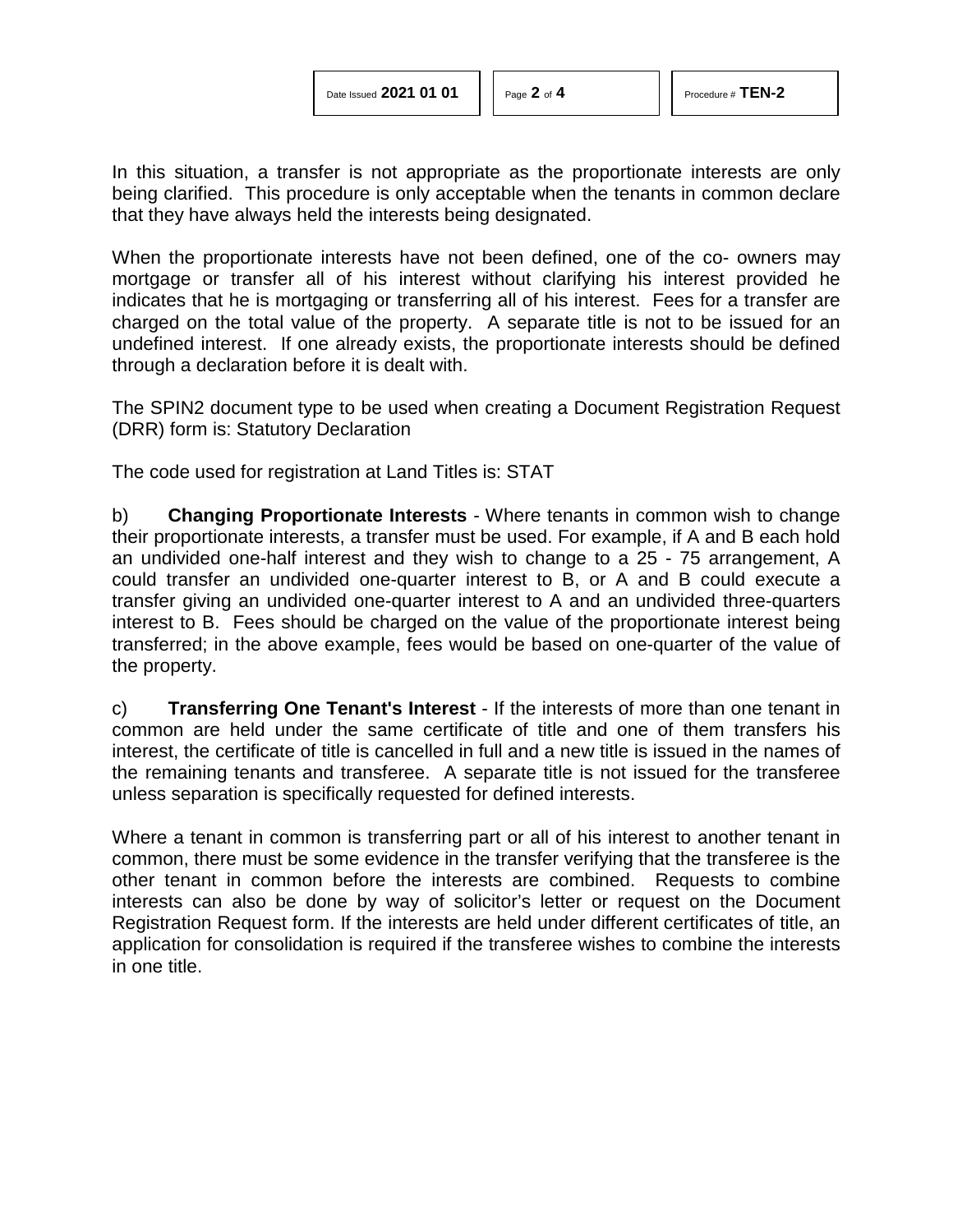<span id="page-2-0"></span>

## 2. **Severing a Joint Tenancy**

a) A joint tenancy may be severed by the registration of a transfer  $(4)$  if:

 $(i)$  it is executed by all the joint tenants, or

(ii) all the joint tenants, other than those executing the transfer, have given their written consent to it, or

(iii) an affidavit of service is provided establishing that all the joint tenants who have neither executed the transfer nor given their written consent to it have been served with written notice of the intention to register the transfer either personally or substitutionally pursuant to the terms of a court order. If service is effected pursuant to the terms of a court order, a certified copy of the order must also be provided.

<span id="page-2-1"></span>If there are two joint tenants, and one of them is severing the joint tenancy by transferring to himself  $(5)$  or to a third party, the new title is issued to the co-owners as tenants in common, each as to an undivided one-half interest. A transfer to a third party must comply with dower requirements unless there is evidence establishing that the joint tenants are not married to each other. If not available a Fiat addressing its absence is acceptable. Also, a Judges Order severing joint tenancy does not require compliance with section 191 of the Land Titles Act, as it does not dispense with an interest, merely changes the interest. If there are more than two joint tenants and one of them is severing the joint tenancy, the severing tenant acquires an undivided proportionate interest determined by dividing 100 by the number of joint tenants and the other joint tenants hold the remaining undivided proportionate interest as joint tenants (e.g., if A, B and C are joint tenants and A severs by a transfer to himself, the new title issues to A as to an undivided 1/3 interest and B and C as joint tenants as to an undivided 2/3 interest).

If there are two joint tenants, a transfer from one joint tenant to the other joint tenant does not need to comply with the above requirements. There must be evidence in the document verifying that the transferee is the other joint tenant.

When a transfer of land, severing the joint tenancy is registered, ensure that the address for service that is entered on the new title for the registered owner or owners that have not signed or consented to the transfer is the address shown on the old title.

<span id="page-2-3"></span><span id="page-2-2"></span>b) The interest of a joint tenant is severed when he becomes a bankrupt. [\(6\)](#page-3-5) Writ proceedings against an enforcement debtor's interest as a joint tenant of land sever the joint tenancy when a civil enforcement agency has entered into an agreement to sell the debtor's interest[.\(7\)](#page-3-6) If the trustee in bankruptcy does not request title to issue in his name, the designation that the bankrupt and the other co-owner(s) hold the land as joint tenants is amended on the certificate of title. The format of the amendment to the co-ownership designation and the format for the co-ownership designation on a new certificate of title where the trustee requests ownership in his name are the same as for the severances outlined in item (a) above.